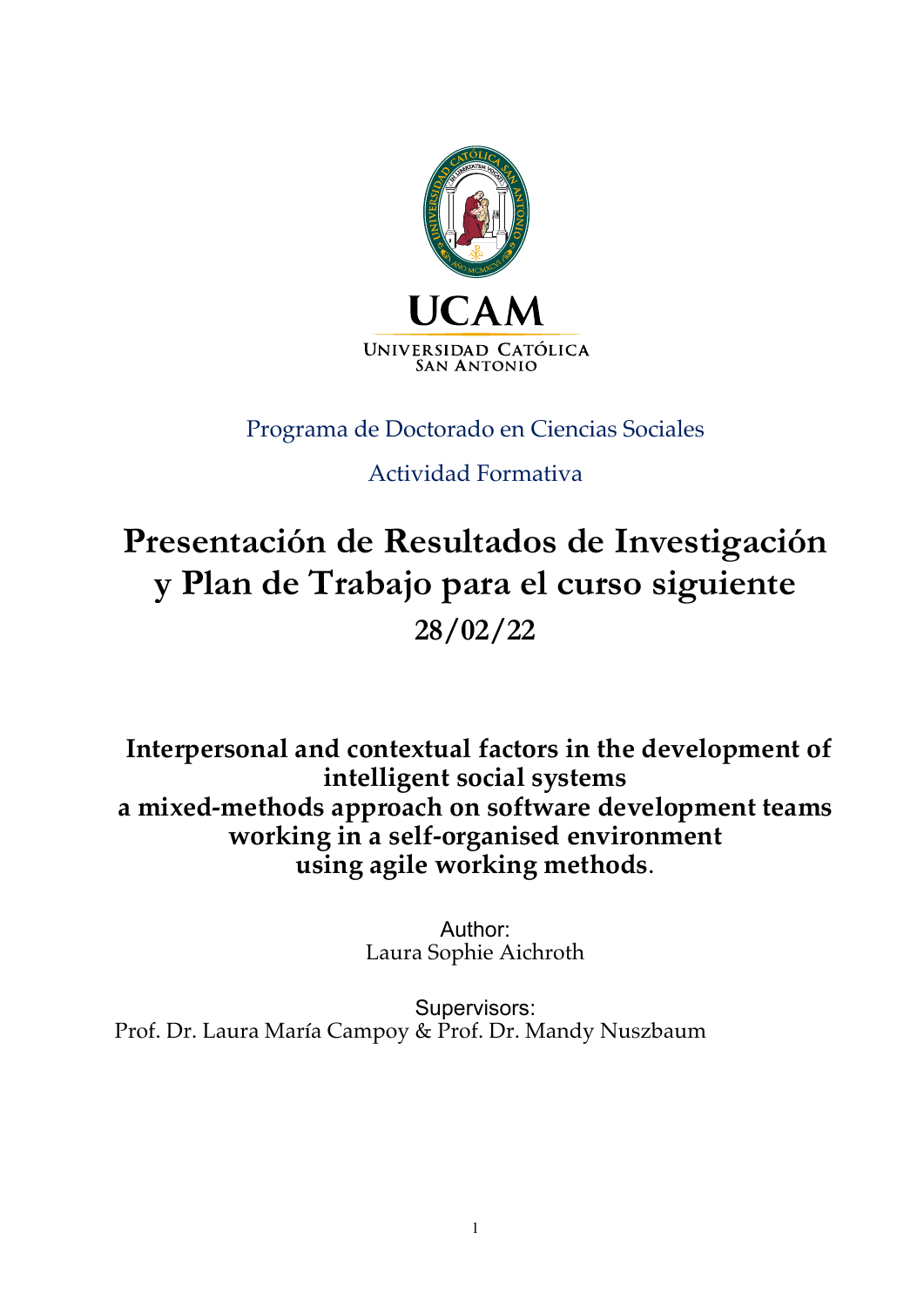# **Abstract**

This report of the research results gives insights into the progress, status, and plans of the dissertation project, which started in October 2019. It consists of two major parts: firstly, the status of the dissertation project in January 2022 will be given, including an overview of the activities done in the third year. Furthermore, an overview of the conducted studies will be provided.

The initial title is a working title and modifications are requested to the Committee for the final title: "Innovation calling! Building a framework for measuring collaboration effects in software development: The influence of leadership through organisational and team mediating effects on initiative and learning during COVID-19."

It was required to adapt the title and dissertation project due to the COVID-19 pandemic in agreement with the supervisors. The approach was to quantitatively measures of the perception of leadership and work of members of software development teams.

**Keywords:** transformational leadership; team-level transformational leadership; organizational psychological safety; organizational initiative; teamwork quality; highperforming team; individual learning; collaboration, software development; Germany; COVID-19.

# **1 Introduction**

Being innovative is essential when aiming to remain successful and thrive globally (Brand et al., 2021; Brem & Nylund, 2021). Technological innovations positively influence organisations, whereby technology organisations experience high competition (Heinze & Heinze, 2020; Jahanshahi et al., 2020). With increasing changes in modern organisations and their environments, continuous learning and innovations are becoming increasingly important to stay competitive. Furthermore, organisations are dependent on capable individuals and multi-disciplinary teams since teamwork promotes individual participation, the willingness to try, learning motivation, loyalty, and creativity. Those effects are relevant for high performance, change, and innovation and essential for the success of a team and the whole organisation (Brodbeck, Anderson & West, 2000b). Thereby, optimal working conditions benefit employees and organisations alike (Ilies et al., 2017).

Overall, there is an increasing importance of technological solutions, which sets the focus of this dissertation project on members of software product development teams. Furthermore, the influence of disruptive technologies on the innovation climate and the ongoing cultural challenges supports the importance of this target group (Newman et al., 2020; Thorgren & Caiman, 2019). Therefore, this dissertation project aims to examine the perception of members of software product development teams at work. The research is based on three multi-organisation studies in Germany.

This report of the research results and progress contains the current state in 2022, including an overview of the status of the activities of the dissertation project. Furthermore, insights will be given into the conducted studies within the dissertation project. Since this report is handed in together with the final thesis, the only outlook is the following tribunal afterwards.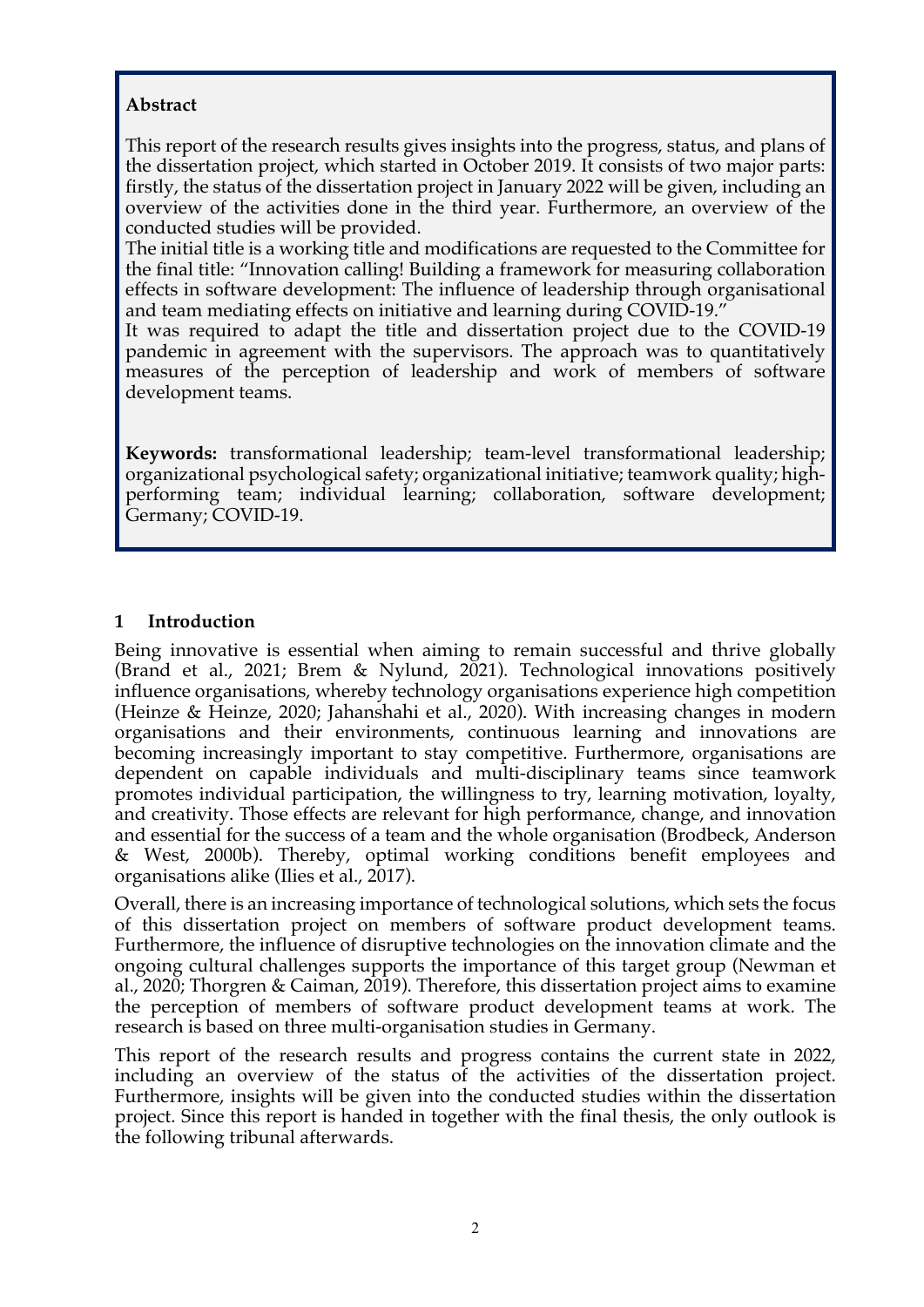# **2 Project status 2022**

This chapter includes an overview of the completed activities and the development in 2020, 2021, and 2022. Furthermore, insights will be delivered for the status of the three studies of the PhD project.

# **2.1 Status of activities**

During the last year, the requirements of activities changed from the academic committee. However, all initially required eight activities were fulfilled and outline in the following. In the second and third year of the PhD program, the following activities were completed:

- **Activity 1: Research Seminars** done.
- **Activity 2: Research Seminars II** offered by FOM was attended in 2019 and 2020
- **Activity 3: Review of a relevant scientific article** was presented to the FOM in 2019.
- **Activity 4: Presentation of a communication in a National Congress** was given in 2020 at the 3rd International Conference on Modern Research in Social Sciences (ICMRSS) in Munich, Germany.
- **Activity 5: Presentation of a poster in an International Congress** was given in 2019 at the International Scientific Conference Modern Economy, Smart Development at the University of Sopron, Hungary.
- **Activity 6: Scientific article** is accepted.
- **Activity 7: Doctoral Workshop** offered by UCAM was attended in 2020.
- **Activity 8: Presentation of own Research Results and the Research** is done.

## **2.2 Development in 2020, 2021, and 2022**

The main effort in the second and third year went into fulfilling the started or missing activities and designing, conducting, and evaluating the second and third studies. Now, not only all activities are fulfilled but also the thesis is written and corrected. Both supervisors signed all needed forms to hand in the thesis. With this, the dissertation project is completed after two and a half years.

#### **2.3 Study 1 – Is there a relationship between the perceived team climate for innovations and the experience of flow and worry for members of software development teams?**

The research interest of the first study was the climate for innovation and the experience of flow and worry of team members of software product development teams during work. Companies strive to create an environment that is conducive to the development of innovations. Numerous studies have already been conducted on the conditions and positive correlations of the climate for innovation - but hardly any connection with the experience of flow and adverse personal effects (Newman, 2020; Brodbeck et al., 2000; Csikszentmihalyi, 1999; Anderson & West, 1998).

Due to prior research on flow experience, this study examined whether team size had a moderating effect. The first study data have been cleaned and analysed  $(N = 323)$ , and the according paper is submitted to a journal that fulfils UCAM requirements. This study was used and published in a paper to fulfill activity 6.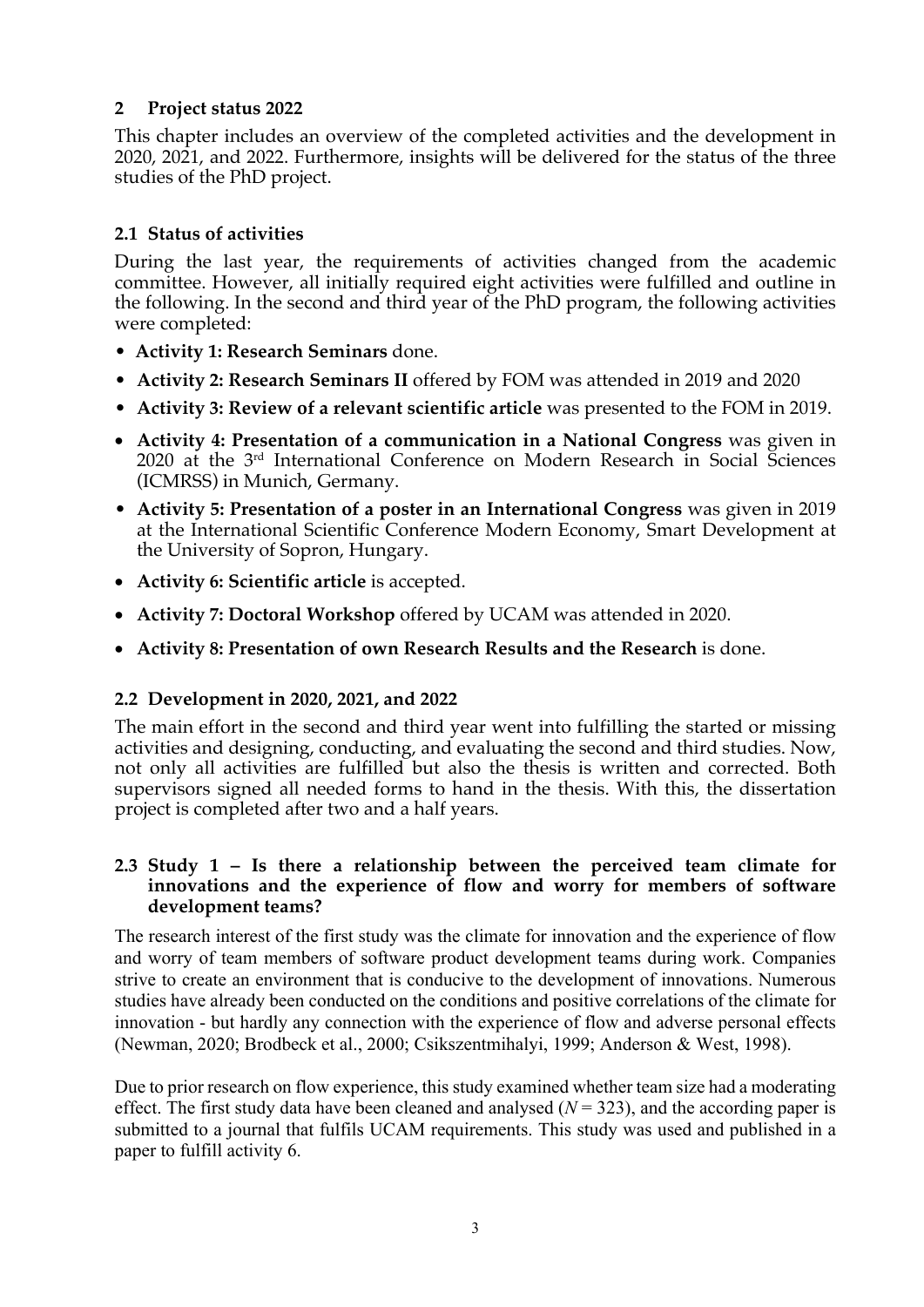#### **3.2.1 Study 2 – Does the perceived climate for initiative mediate the relationship between transformational leadership and the climate for psychological safety for members of software development teams?**

Due to the first study results, the second study focused on the perceived leadership climate and the extent of perceived psychological safety and climate for initiative  $(N =$ 121). Transformational leadership means leading through intrinsic motivation with vision, encouragement, trust, values, and competence (Carless et al., 2000). Like pretty much all leadership styles, this one is not entirely uncritical (e.g., Siangchokyoo et al., 2020; Banks et al., 2016), but it is most suitable for the work context of interest, since in the field of software product development, for example, a lot of leadership is about vision and delegation.

The concept of psychological safety implies that otherness is tolerated, mistakes are not used against anyone, there is a sense of being able to ask for help and take risks, a mutual appreciation of skills and talents, and being able to raise problems and complex issues (Baer & Frese, 2003; Edmondson, 1999). Initiative means, among other things, setting a focus on solutions instead of problems, wanting to achieve goals, or implementing ideas (Baer & Frese, 2003; Frese et al., 1997).

The second study investigated the relationship between perceived leadership and the experienced climate for psychological safety and whether this relationship is mediated by a perceived climate for initiative (Baron & Kenny, 1986). This study is part of the thesis.

#### **3.2.2 Study 3 – Is the relationship between the perceived team-centric transformational leadership and individual team members' learning mediated by teamwork quality for software development teams?**

Continuing the findings and needed contribution of the second study, the third study focused on the perception of members of software product development teams on leadership, the quality of teamwork as well as being a high-performing team, and individual learning. The results partly supported the scientific state of research and provided recommendations for action in organisations.

The results were cleaned and analysed  $(N = 224)$ . Being a high-performing team partially mediated the path between the perceived team-level transformational leadership and individual learning However this was not the case for teamwork quality. Moreover, team interventions did not moderate the path between high-performing team and individual learning.

Furthermore, results supported Mathieu et al. (2019) and their theory of teams as complex systems with the approach to examining mediating variables. This study is part of the thesis.

# **3 Outlook**

Since all activities are fulfilled, the next step is handing in the thesis and finishing the tribunal.

## **3.2 Upcoming focus**

The following months will focus on preparing the tribunal, which will be handed in in March 2022.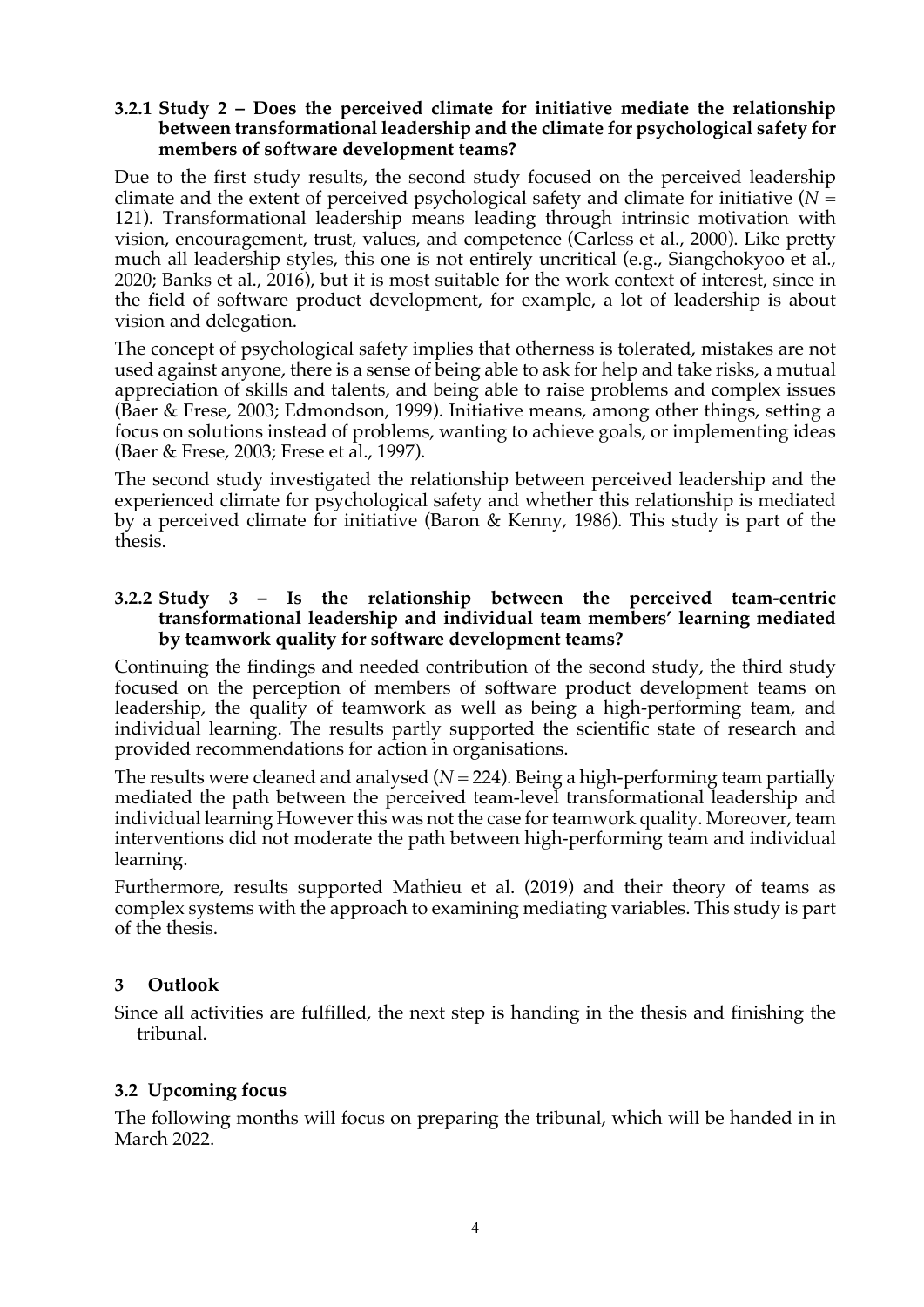#### **4 Conclusion**

Until now, the dissertation project is in time and close agreement and contact with the supervisors. Therefore, currently, there is no risk in sight for the dissertation project to be finished in time as planned. All external dependencies were managed successfully since all activities are completed.

#### **5 References**

- Anderson, N. R., & West, M. A. (1998). Measuring climate for work group innovation: development and validation of the team climate inventory. *Journal of Organizational Behavior*, *19*(3), 235258. https://doi.org/10.1002/(SICI)1099–1379(199805)19:3%3C235::AID-JOB837%3E3.0.CO;2-C
- Baer, M., & Frese, M. (2003). Innovation is not enough: climates for initiative and psychological safety, process innovations, and firm performance. Journal of Organizational Behavior, *24*(1), 45– 68. https://doi.org/10.1002/job.179
- Banks, G. C., Davis McCauley, K., Gardner, W. L., & Guler, C. E. (2016). A meta-analytic review of authentic and transformational leadership: A test for redundancy. *The Leadership Quarterly, 27*(4), 634–652. https://doi.org/10.1016/j.leaqua.2016.02.006
- Baron, R. M., & Kenny, D. A. (1986). The moderator–mediator variable distinction in social psychological research: Conceptual, strategic, and statistical considerations. *Journal of Personality and Social Psychology, 51*(6), 1173–1182. https://doi.org/10.1037/0022-3514.51.6.1173
- Brand, M. *et al.* (2021). Agility as an innovation driver: towards an agile front end of innovation framework. *Review of Managerial Science, 15***,** 157–187. https://doi.org/10.1007/s11846-019-00373- 0
- Brem, A., & Nylund, P. (2021). Maneuvering the bumps in the New Silk Road: Open innovation, technological complexity, dominant design, and the international impact of Chinese innovation. *R & D Management*, *51*(3) 293–308. https://doi.org/10.1111/radm.12451
- Brodbeck, F. C., Anderson, N., & West, M. A. (2000). Das Teamklima-Inventar: Handanweisung. *[The Team Climate Inventory: Manual]*. WOP Working Paper No. 2000 / 2. Retrieved from http://www.psy.lmu.de/wirtschaftspsychologie\_en/forschung/working\_paper/wop\_wo rking\_paper\_2000\_2.pdf.
- Carless, S. A., Wearing, A. J., & Mann, L. (2000). A Short Measure of Transformational Leadership. Journal of Business and Psychology, *14*(3), 389–405. https://doi.org/10.1023/A:1022991115523 Csikszentmihalyi, M. (1999). If we are so rich, why aren't we happy? *American Psychologist*, *54*, 821–827. https://doi.org/10.1037/0003–066X.54.10.821
- Csikszentmihalyi, M. (1999). If we are so rich, why aren't we happy? *American Psychologist*, *54*(10), 821–827. https://doi.org/10.1037/0003-066X.54.10.821
- Demerouti, E. (2006). Job characteristics, flow, and performance: The moderating role of conscientiousness. *Journal of Occupational Health Psychology*, 11(3), 266– 280. https://doi.org/10.1037/10768998.11.3.266
- Edmondson, A. (1999). Psychological Safety and Learning Behavior in Work Teams. Administrative Science Quarterly, *44*(2), 350–383. https://doi.org/10.2307/2666999
- Frese, M., Fay, D., Hilburger, T., Leng, K., & Tag, A. (1997). The concept of personal initiative: Operationalisation, reliability and validity of two German samples. *Journal of Occupational and Organizational Psychology, 70*(2), 139–161. https://doi.org/10.1111/j.2044–8325.1997.tb00639.x
- Heinze, K. L., & Heinze, J. E. (2020). Individual innovation adoption and the role of organisational culture. *Review of Managerial Science*, *14*(3), 561–586. https://doi.org/10.1007/s11846-018-0300-5
- Ilies, R., Wagner, D., Wilson, K., Ceja, L., Johnson, M., DeRue, S., & Ilgen, D. (2017). Flow at work and basic psychological needs: effects on well-being. *Applied Psychology*, *66*(1), 3–24. https://doi.org/10.1111/apps.12075
- Jahanshahi, A. A., Maghsoudi, T., & Babaei, F. G. A. (2020). What makes teams more innovative in small high-technology ventures. The role of leadership. *International Journal of Entrepreneurial Venturing, 12*(3), Article 107933, 251. https://doi.org/10.1504/IJEV.2020.107933